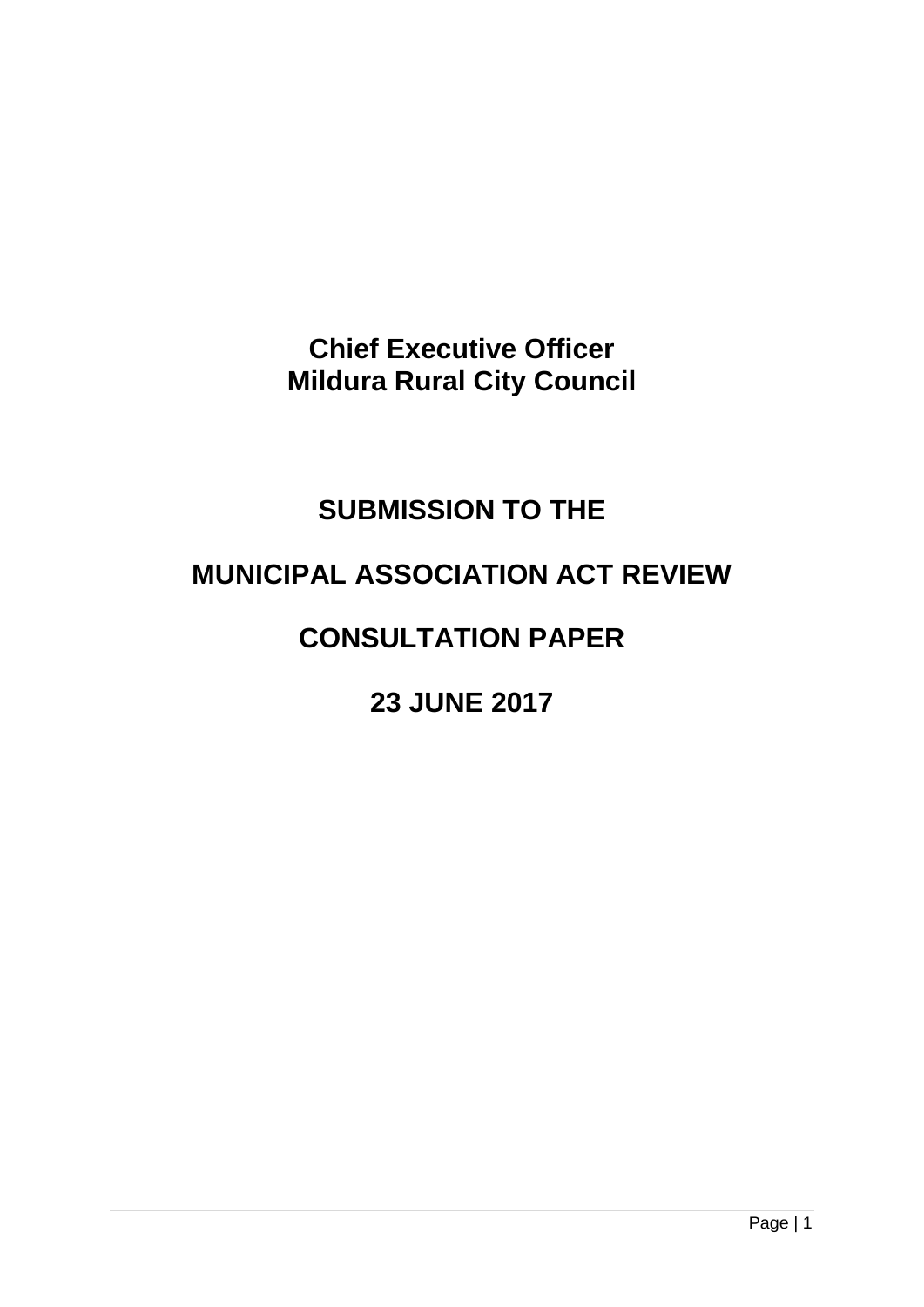## **Overview**

Thank you for the opportunity to provide feedback on the Municipal Association Act Review Consultation Paper. The extension of time between the release of the Consultation Paper and the deadline for submissions did provide time for consultation with staff and Councillors.

The Submission was referred to the Ordinary Council Meeting held 22 June, 2017 and the Recommendation to endorse this Submission lapsed due to a lack of a Mover.

Therefore, this submission is from the Chief Executive Officer of Mildura Rural City Council [CEO-MRCC]. My comments are limited to the general directions as outlined in the proposed reforms, and from reviewing other submissions made.

From the CEO-MRCC's perspective it is essential that the new MAV Act:

- Reinstates the full suite of body corporate powers that were inadvertently diminished by a previous amendment to the current Act
- Clarifies the role and functions of the MAV removing any perceived ambiguity
- Embeds a commitment to Engagement and Consultation from the State Government within the current legislation
- Maintains the MAV as a strong and independent advocate for the sector not unreasonably constrained by State Government direction, oversight or regulation
- Be sufficiently enabling for the MAV to meet the evolving needs and expectations of its member councils
- Provides power for MAV to engage in insurance activities

It is considered that the new Act should contain clear borrowing and investment powers consistent with the standard powers from the *Borrowing and Investment Powers Act 1987* by reference to that Act.

Gerard José Chief Executive Officer Mildura Rural City Council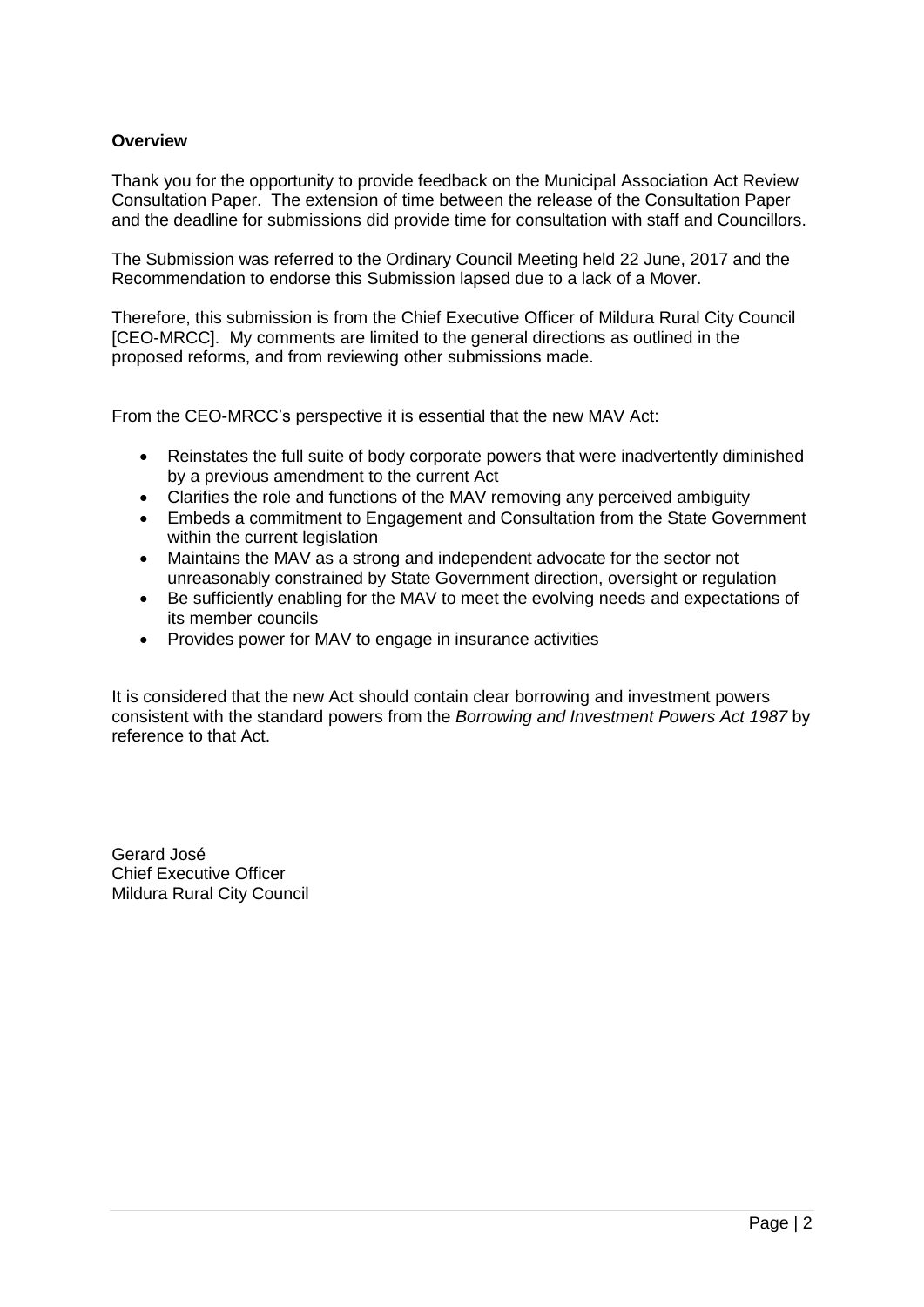# MAV ROLE AND POWERS

#### *PROPOSED REFORM*

- *1. Replace the preamble with a provision that clearly sets out that the role of the MAV is to represent members' interests and be accountable to member councils including:*
	- *Advocating and promoting local government interests*
	- *Building the capacity of councils*
	- *Facilitating collaboration and shared services between councils*
	- *Providing support and advice to local government*
	- *Providing insurance protection for local government.*

#### **CEO-MRCC response:**

CEO-MRCC is supportive of the objective "not to limit the scope of MAV's functions but to clarify MAV's role in line with its activities". The "role" of MAV is critical in defining the range of MAV's powers as a body corporate. The five dot points set out in this reform are supported. It is also considered that the role should also encompass:

- Proving research, activities and services [episodic or continuous] that reflect the changing role and functions of local government
- Being the representative body for councils on a state-wide and regional basis
- CEO-MRCC is very supportive of the MAV being able to act as a self-insurer under section 374 of the Workplace Injury Rehabilitation and Compensation Act 2013
- The establishment of the Local Government Funding Vehicle
- MAV's participation as an employer body in relation to the Local Authorities Superannuation Fund
- Grant funded projects with other levels of government, financial institutions and philanthropic organisations.

-------------------------------------------------------------------------------------

## *PROPOSED REFORMS*

- *2. Retain MAV's status as a body corporate under the MA Act.*
- *3. Amend MAV's powers to provide that MAV has the power to:*
	- *Do all things necessary or convenient to be done for or in connection with, or as incidental to, the achievement of its role or the performance of its functions*
	- *Undertake and carry on in Victoria or elsewhere insurance business for the purpose of providing insurance or insurance services under and for the purposes of the MA Act.*

#### **CEO-MRCC response:**

These reforms address deficiencies in the current Act. CEO-MRCC fully supports that the MAV should have all of the powers of a body corporate in order to perform its role and functions.

-------------------------------------------------------------------------------------

#### *PROPOSED REFORM*

*4. Provide that each council has a right to appoint a councillor from that council as their representative and that these representatives constitute MAV.*

#### **CEO-MRCC response:**

CEO-MRCC supports the current Act that requires a member council to appoint a representative from amongst its own councillors and that these representatives constitute the MAV. Member councils require the right to appoint a councillor from their own council to be that council's representative.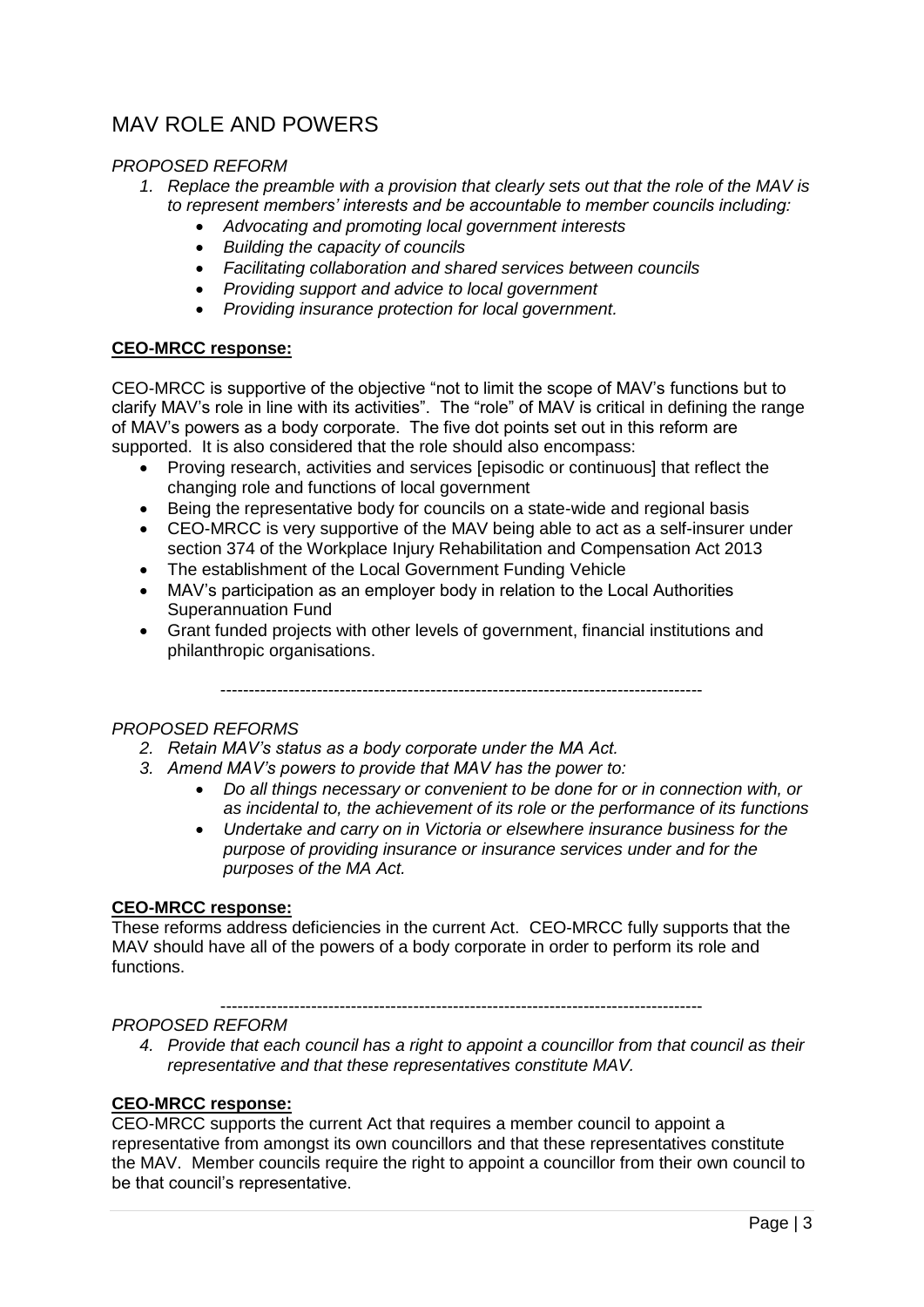# RESPONSIBILITIES

### *PROPOSED REFORM*

*5. Insert a provision that provides that the appointed representatives are responsible for:*

-------------------------------------------------------------------------------------

- *Determining the rules of the association*
- *Appointing the president and board of management*
- *Determining the strategic direction of MAV.*

#### **CEO-MRCC response:**

This proposed reform is supported with these additions. The MAV representatives should also be able to appoint the Independent Auditors to the MAV and that the representatives should comprise the State Council of the MAV, and the State Council should have a legislative foundation within the MAV Act.

-------------------------------------------------------------------------------------

#### *PROPOSED REFORMS*

- *6. Provide MAV the power to make rules for the management of MAV.*
- *7. Provide that a rule that is inconsistent with the Municipal Association Act or contrary to law is of no effect.*
- *8. Provide that the following matters must be provided for in the rules:*
	- *Annual fees*
	- *Rights, obligations and liabilities of members*
	- *The election of the President and board of management*
	- *Procedures for assessing the performance of the board of management and dealing with governance failures.*
- *9. Provide that the rules may be amended, removed or remade if 60 per cent of the representatives vote in favour of the change.*

#### **CEO-MRCC response:**

The current Act provides the MAV with the power to make rules with the approval of the Governor in Council. CEO-MRCC believes that the MAV as a representative body should have the power to make its own rules without state government oversight. Accordingly, proposed reform 6 is supported.

It is considered that proposed reform 8 should include *Rights, obligations and liabilities of members, including the conduct of State Council.* 

Further, the *The election of the President and board of management* should also include *appointment of Independent Auditor*.

-------------------------------------------------------------------------------------

## *PROPOSED REFORMS*

*10. Provide for MAV to have in place a board of management with functions to include:*

- *The sound and prudent management of the affairs of MAV*
- *Exercising the powers of MAV (including the power of delegation)*
- *Providing general directions as to the performance of MAV's functions and the achievement of its objectives*
- *Reporting on MAV's performance and financial transactions*
- *Monitoring the performance of its Chief Executive Officer.*
- *11. Provide that the board of management must have mechanisms in place for monitoring the exercise of delegated authority.*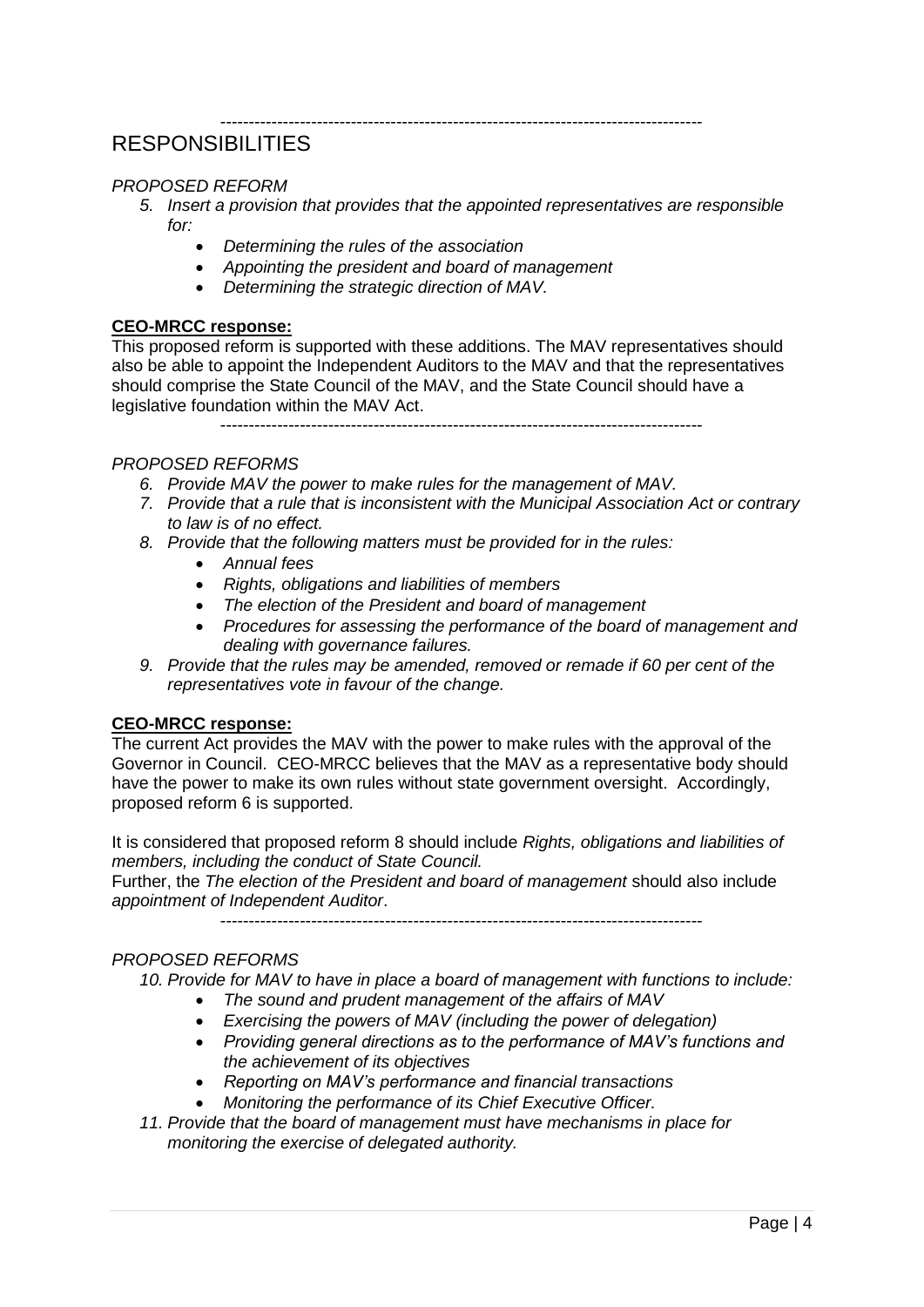## **CEO-MRCC response:**

Any future Act should contain provisions for the existence of the board of management. Some of the functions should include:

- Determine and classify regional groupings of councils
- Develop a strategic plan (refer to proposed reform 19)
- Determine the annual budget that resources the Strategic Plan
- Sets the subscriptions to be paid by category of participating member councils
- Determine the levels of cover, quarantees and associated matters for all insurance coverage
- Determine the maximum allowances to be paid to members of the board
- The appointment of a CEO for the day to day management of and administration of MAV (refer to proposed reform 14)

-------------------------------------------------------------------------------------

#### *PROPOSED REFORMS*

- *12. Provide that the board of management must have processes in place for dealing with conflicts of interest, misuse of position and the prevention of fraudulent behaviour.*
- *13. Provide that board members must at all times in the exercise of the functions of their office act:*
	- *Honestly*
	- *In good faith and in the best interests of MAV*
	- *With integrity*
	- *In a financially responsible manner*
	- *With a reasonable degree of care, diligence and skill*
	- *In compliance with the MAV Act and MAV Rules.*

#### **CEO-MRCC response:**

These conduct provisions are considered to be a reasonable component of any sound governance framework. The proposed reforms are supported.

-------------------------------------------------------------------------------------

#### *PROPOSED REFORMS*

- *14. Provide that the board of management may appoint a CEO for the day to day management and administration of MAV.*
- *15. Provide that MAV must have in place a CEO remuneration policy that broadly aligns with the Victorian Public Sector Commission's Policy on Executive Remuneration for Public Entities in the Broader Public Sector.*

#### **CEO-MRCC response:**

It is considered that the Act should provide for the appointment of a Chief Executive Officer. Proposed reform 15 is supported.

-------------------------------------------------------------------------------------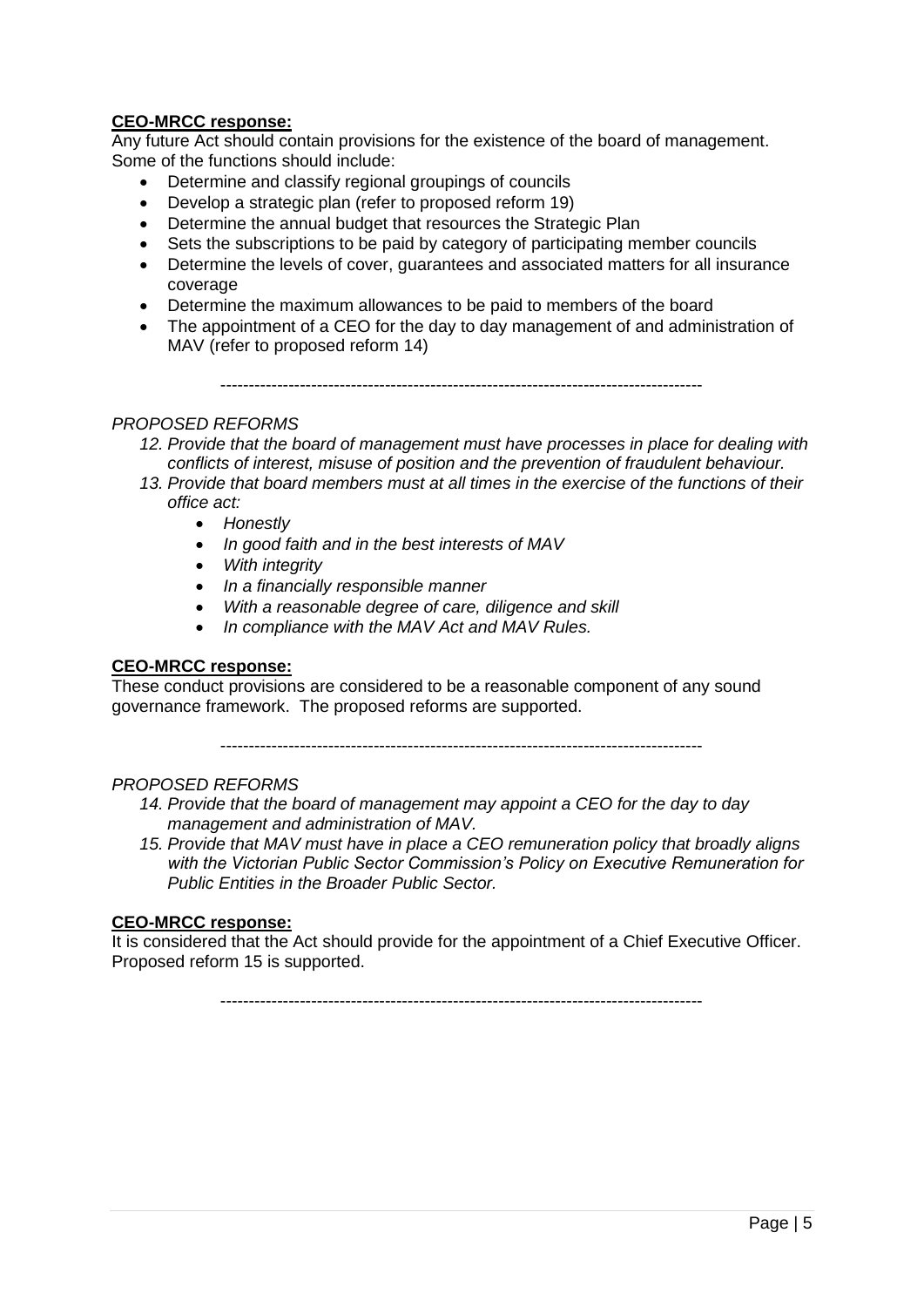# REPORTING AND ACCOUNTABILITY

#### *PROPOSED REFORMS*

- *16. Insert a provision that provides that MAV must comply with the following principles of sound financial management:*
	- *Manage financial risks prudently, having regard to economic circumstances*
	- *Undertake responsible spending and investment for the benefit of member councils*
	- *Provide services which are accessible and responsive to local government needs*
	- *Ensure full, accurate and timely disclosure of financial information.*
- *17. Provide that MAV must keep proper accounts and records of MAV's transactions and affairs in order to sufficiently explain the financial operations and financial position of MAV.*
- *18. Provide that within 4 months after the end of each financial year, MAV must prepare and have independently audited financial statements in accordance with the Australian Accounting Standards. The financial statements must be included in the annual report for the relevant financial year and contain such information as is necessary to give a true and fair view of the financial transactions and state of affairs of the insurance scheme.*

#### **CEO-MRCC response:**

MAV's annual reports are currently prepared in accordance with the Australian Accounting Standards and submitted for tabling in both houses of Parliament. The inclusion of provisions covering "principles of sound financial management", keeping of accounts and financial statements are all appropriate for MAV's operations. These reforms are supported. -------------------------------------------------------------------------------------

#### *PROPOSED REFORMS*

- *19. Insert a provision that provides that the board of management must develop a strategic plan for the implementation of the strategic direction set by the State Council.*
- *20. Provide that MAV must develop an annual report setting out MAV's performance against the objectives set out in the strategic plan.*
- *21. Provide that, within four months after the end of each financial year, MAV must submit the annual report to the annual general meeting of MAV and lodge with the Minister a copy of the annual report to be tabled in both houses of Parliament.*

#### **CEO-MRCC response:**

The proposed reforms are supported, with 19 to include, *following sector-wide consultation*. -------------------------------------------------------------------------------------

#### *PROPOSED REFORMS*

- *22. Insert a provision to require MAV to adopt a procurement policy detailing the principles, processes and procedures that will apply to all purchases of goods and services by MAV.*
- *23. This procurement policy would need to specify:*
	- *The circumstances in which MAV will invite tenders or expressions of interest from any person interested in undertaking the contract*
	- *The form and manner in which MAV will undertake tenders or expressions of interest*
	- *A process to regularly review contractual arrangements to ensure they are achieving value for money*
	- *A process to manage conflicts of interest.*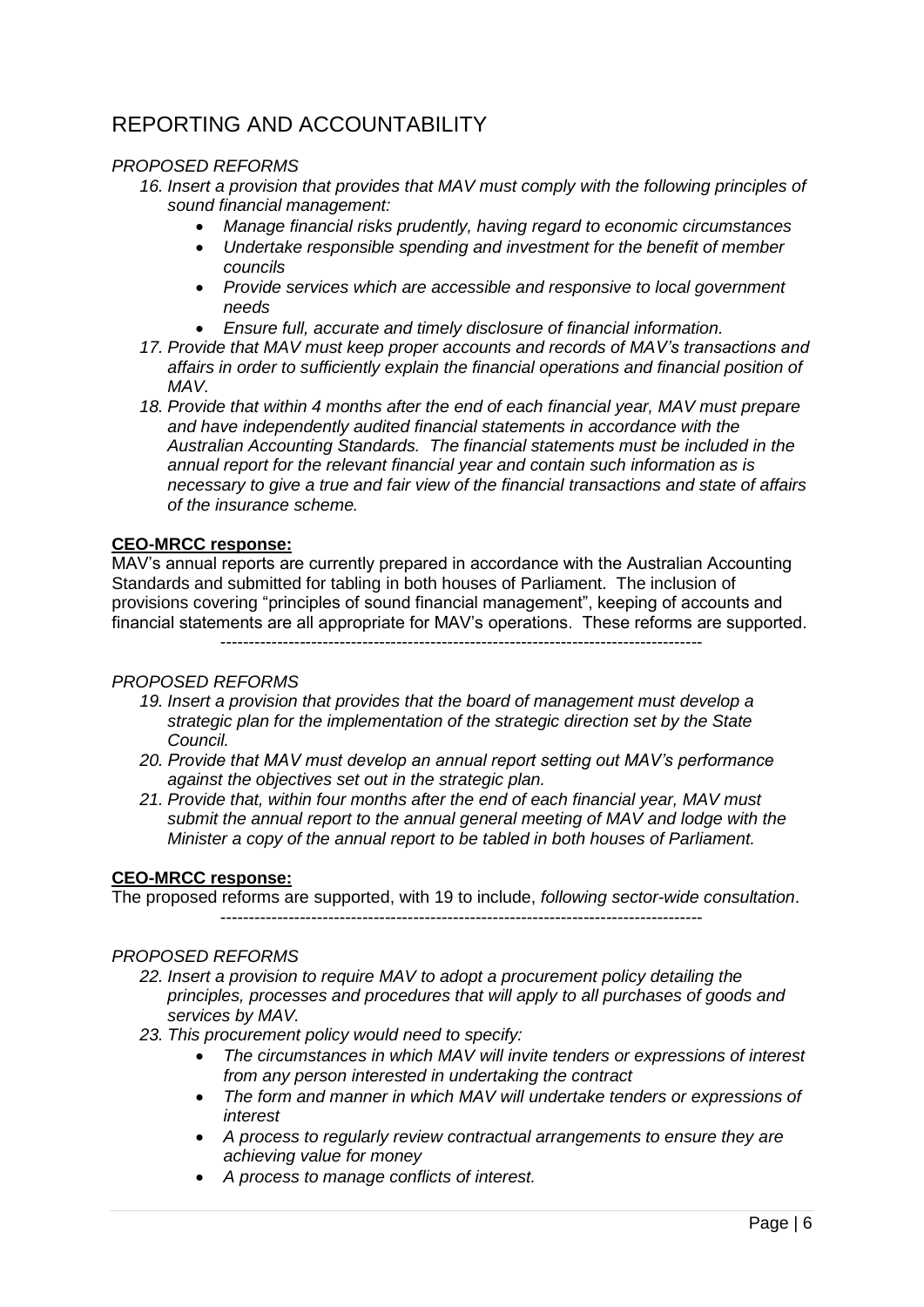*24. Insert a provision to provide that when MAV is carrying out procurement activities on behalf of councils, MAV must provide information to councils on the specifications of the tender and how the tender process was undertaken, and seek to facilitate share service arrangements.*

#### **CEO-MRCC response:**

CEO-MRCC is supportive of the principle that MAV be required to adopt a procurement policy.

-------------------------------------------------------------------------------------

#### *PROPOSED REFORM*

*25. Provide that MAV establish an independently chaired internal audit and risk committee to review the effectiveness of MAV's financial reporting and risk management frameworks.*

## **CEO-MRCC response:**

CEO-MRCC supports this reform as good practice.

-------------------------------------------------------------------------------------